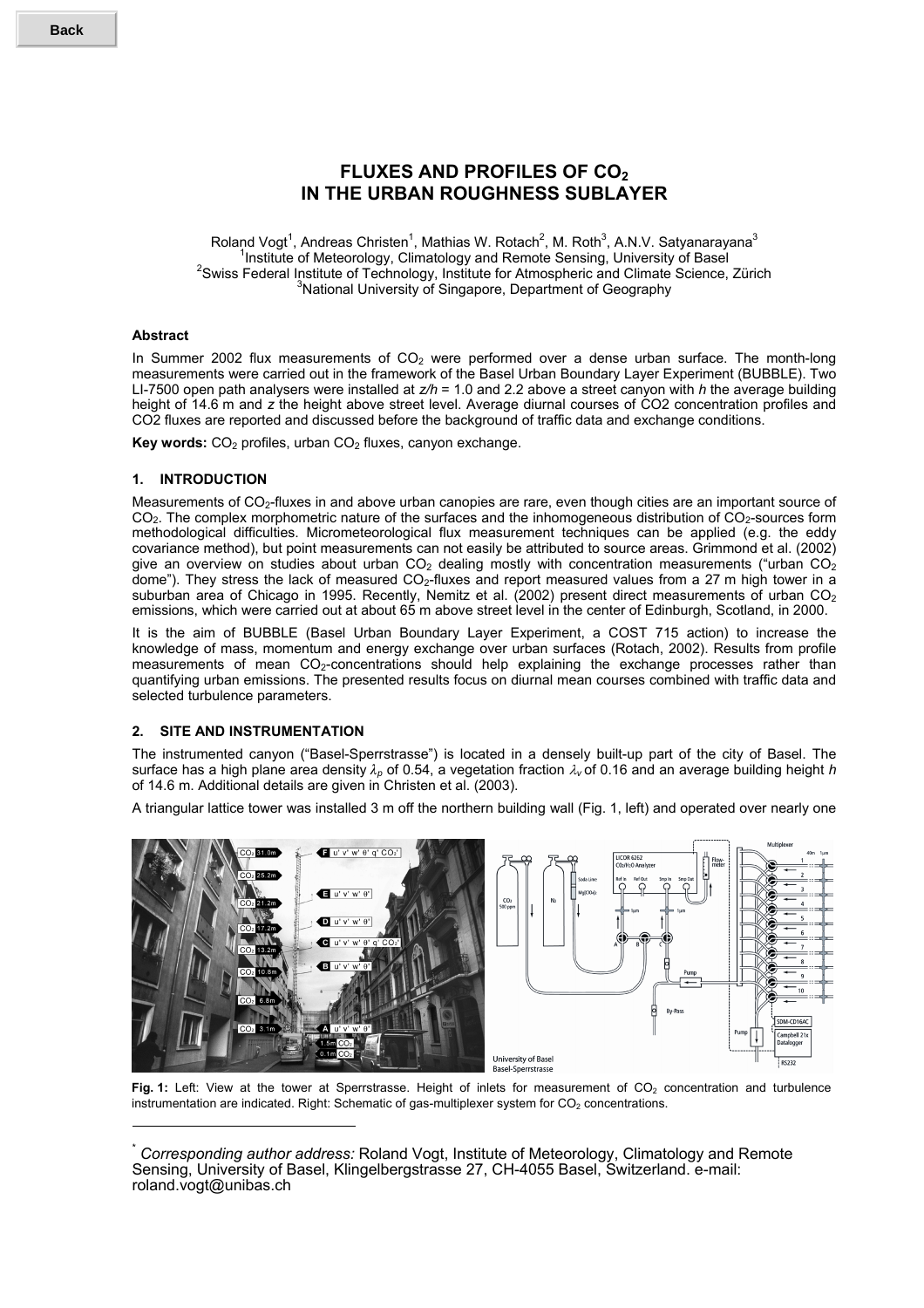year. It supported 6 ultrasonic anemometer-thermometers, full radiation components at tower top and inside the canyon, a temperature/humidity profile of 5 levels, 12 levels of cup anemometers and 10 levels with inlets for the  $CO<sub>2</sub>/H<sub>2</sub>O-$ analyzer. A  $CO<sub>2</sub>/H<sub>2</sub>O$  gas-multiplexer system sampled sequentially air from 10 tower levels. Air was sucked from each inlet at the tower through a 40 m tube down into a van, where the gas multiplexer and a LI-6262 gas-analyzer were operated. Each channel was sampled 30 s, the first 10 s after switching are discarded. Mean values over the remaining 20 s are stored. A schematic of the setup is displayed in Fig. 1 right and it is similar to the one reported by Xu et al. (1999).

This resulted in mean profiles (10 levels) with a resolution of 5 minutes. The gas-analyzer was operated from December 2002 until July 2003 in differential mode, i.e. measuring continuously a zero gas in the reference cell.

During the IOP in summer 2002 additional instrumentation was deployed including two LI-7500 open path analyzers at  $z/h = 1.0$  (14 m) and  $z/h = 2.2$  (31 m), which were combined with the sonics at those levels. The CO<sub>2</sub>fluxes were derived from 60 min periods (block averaging, no detrending, WPL-correction).

The traffic in this particular canyon was registered by an automatic traffic counter, which was operated by the city authorities (Hochbauamt Basel-Stadt).



**Fig. 2:** Sample period from June 25 to June 30, 2002, at Basel-Sperrstrasse. Hourly values (except B: 5 min averages) of **A:** WPL-corrected CO<sub>2</sub>-flux from the LI-7500 at 31.7 m (open circles) and at 14.7 m (black triangles). **B:** CO<sub>2</sub>-concentration from the LI-6262 gas-multiplexer-system at 0.1 m (street floor) (thin line with spikes) and at 31.7 m (thick line). **C:** Energy balance at tower top (31.7 m) with net radiation (solid line, 10 min averages), sensible heat flux (open circles) and latent heat flux (black diamonds). **D:** Wind speed inside the canyon and at tower top 31.7 m (solid line) and 3.6 m (dotted line) and local traffic load in the canyon (grey bars).

#### **3. RESULTS AND DISCUSSION**

An overview for the six last days of June 2002 is given in Fig. 2A-D. Wind speed inside the street canyon is generally low, and winds at 2h were moderate with peaks around 4 m s<sup>-1</sup>. The traffic load showed a not unexpected diurnal course with a minimum in the second half of the night, and a maximum in late afternoon. June 29 was a Saturday with no afternoon peak and on Sunday, June 30, the drop after 13:00 was likely due to brasilian fans watching the soccer world championship final. The Sperrstrasse is a one-way-street directed out of the city, which explains, that there is only a peak in the afternoon, which is nicely reflected in Fig. 3E.

The energy balance values indicate, that these days were dominated by clear weather (Fig. 2C). Sensible heat flux was almost always directed upward with peak values during daytime around 400 W  $\text{m}^2$ , while latent heat flux was small, generally below 100 W m<sup>-2</sup>.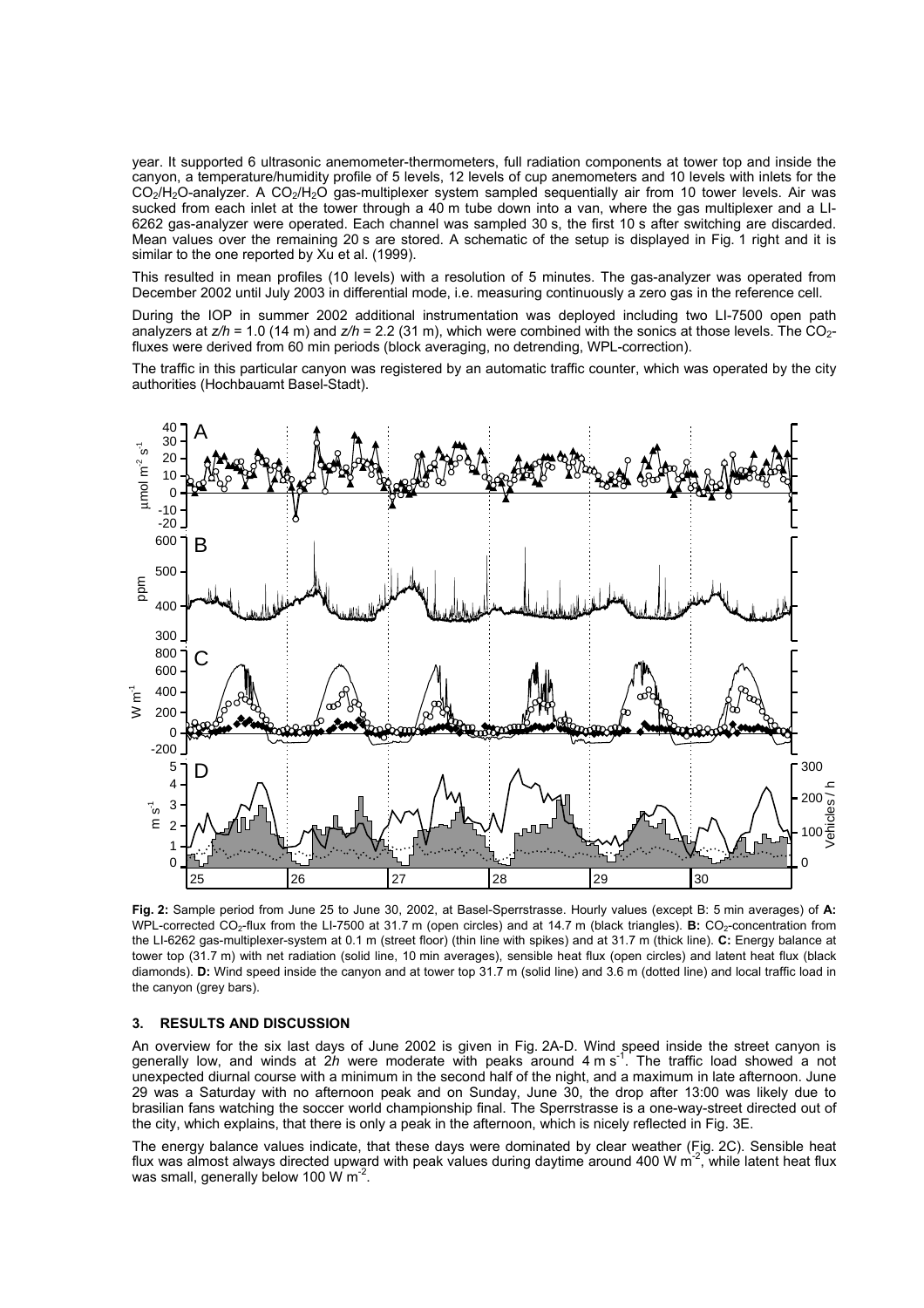CO2-concentrations are always decreasing with height (Fig. 3F). Smallest gradients are observed during early morning hours with low traffic. This results in positive fluxes of  $CO<sub>2</sub>$  away from the urban surface all the time with a minimum in the second half of the night and a broad maximum during daytime. This is in agreement with other urban  $CO<sub>2</sub>$ studies. Daytime values are in the range of 10 to 20  $\mu$ mol m<sup>2</sup> s<sup>-1</sup> with peak values around 20  $\mu$ mol m<sup>-2'</sup>s<sup>-1</sup> with peak values around 30  $\mu$ mol m<sup>-2</sup> s<sup>-1</sup>. These values are almost double than the ones reported by Grimmond et al. (2002) half the ones from Nemitz et al. (2002) and in contrast to suburban surfaces, where a daytime  $CO<sub>2</sub>$ -uptake was measured (Offerle et al., 2001).

While from Fig. 2A it is not obvious, that there is a difference in  $CO<sub>2</sub>$  flux between the two levels, the average diurnal courses reveal, that there is a diurnal pattern in the difference: only during the second half of the night (parallel to the traffic minimum in the street canyon) the fluxes at tower top are larger than the ones at canyon top. During this time also the concentrations at tower top and in the street canyon are coming closest. For the rest of the time, it is  $-$  in average- reversed. The reason for that are different source areas. While the fluxes at canyon top are dominated by the local traffic in the Sperrstrasse, the measurements at the tower top see larger areas, which include also assimilation and respiration effects of the (sparse) vegetated backyards. Additionally during night, the top level measures emissions from other streets, where there is still traffic.

The  $CO<sub>2</sub>$  concentrations at 0.1 and 31.7 m show a distinct diurnal course: maximum in the morning with the onset of traffic. Although there is less traffic than in the afternoon, the average concentration maximum of around 420 ppm is here, as the mixing is lowest (Fig. 3D,A). The spiky concentration course in Fig. 2B with values of almost 600 ppm comes from the intermittent traffic load. The concentrations at tower top are similar to the one reported by Grimmond et al. (2002) both in terms of amount and time of maximum and minimum. The minimum occurs in the late afternoon due to the efficient high convective mixing. At the same time we observe the maximum in average fluxes, which goes together with the maximum in traffic (Fig. 3E), i.e. the maximum in emissions.

**Fig. 3:** Average diurnal courses of **A:** wind speed in the canyon and the drag coefficient derived from measurements at the top level. **B:** stability derived from measurements at tower top. **C:** CO<sub>2</sub>-fluxes from eddy covariance. **D:** CO<sub>2</sub> concentrations inside and above the street canyon (1.5 and 31.7 m). **E:** traffic load in the canyon. **F:** CO<sub>2</sub>-concentration differences from all 10 levels to the measurement at tower top. Averaging period is March 1 to July 15, 2002, except for C: where data were available only during 3 weeks in June/July 2002.